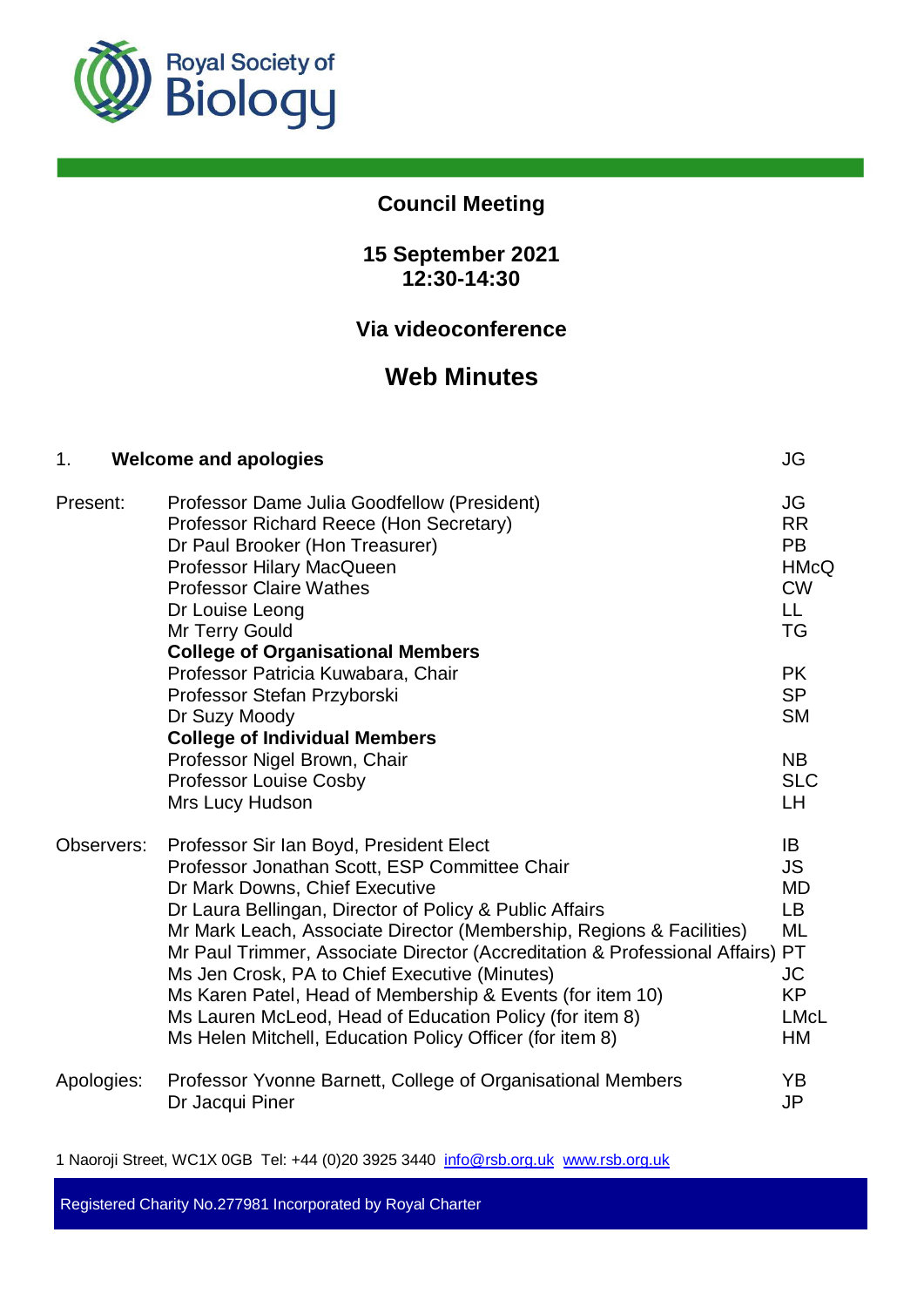

## 1.2 Declaration of interests

The President reported her appointment as President-elect of the Biochemical Society. This commences in July 2022 after departing RSB in May. There is no overlap. She also noted her role with AMS, co-Chair with Professor Peter Mathieson to review the long term sustainability of health research in the UK.

# **2. Minutes of the previous meeting held on 9 June 2021**

2.1 Review of action points

RSB provision of Lateral flow tests: to be revisited if staff are no longer able to access these free of charge.

LB reported that there did not appear to be on on-going challenge in identifying scientists to peer-review research papers although some segments were clearly facing challenges on occasion. Council agreed to monitor the situation.

All other items had been completed or appeared on the agenda.

2.2 Matters arising not on the Agenda

None reported.

2.3 Approval of Minutes and Web Minutes

Council **AGREED** the Minutes and Web Minutes of 9 June 2021.

2.4 Conflicts of interest

None reported.

#### **Section A: Governance and Risk Management**

# **3. Chief Executive's Report**

MD gave an overview of some of the upcoming items on the agenda.

He had written to the Chancellor regarding the Comprehensive Spending Review and the Prime Minister in relation to COP26. An acknowledgement from the Chancellor had already been received and the PM letter was available on the website.

Following 12 months without any staff changes, he reported the Society is now recruiting in events, membership, registers and accreditation. Stephen Benn left on 1 September 2021 after ten years at the Society for a seat in the House of Lords but will continue to work with us in specific areas, where permitted. There has been significant support from MOs to continue this work, albeit with the option to refine the offering.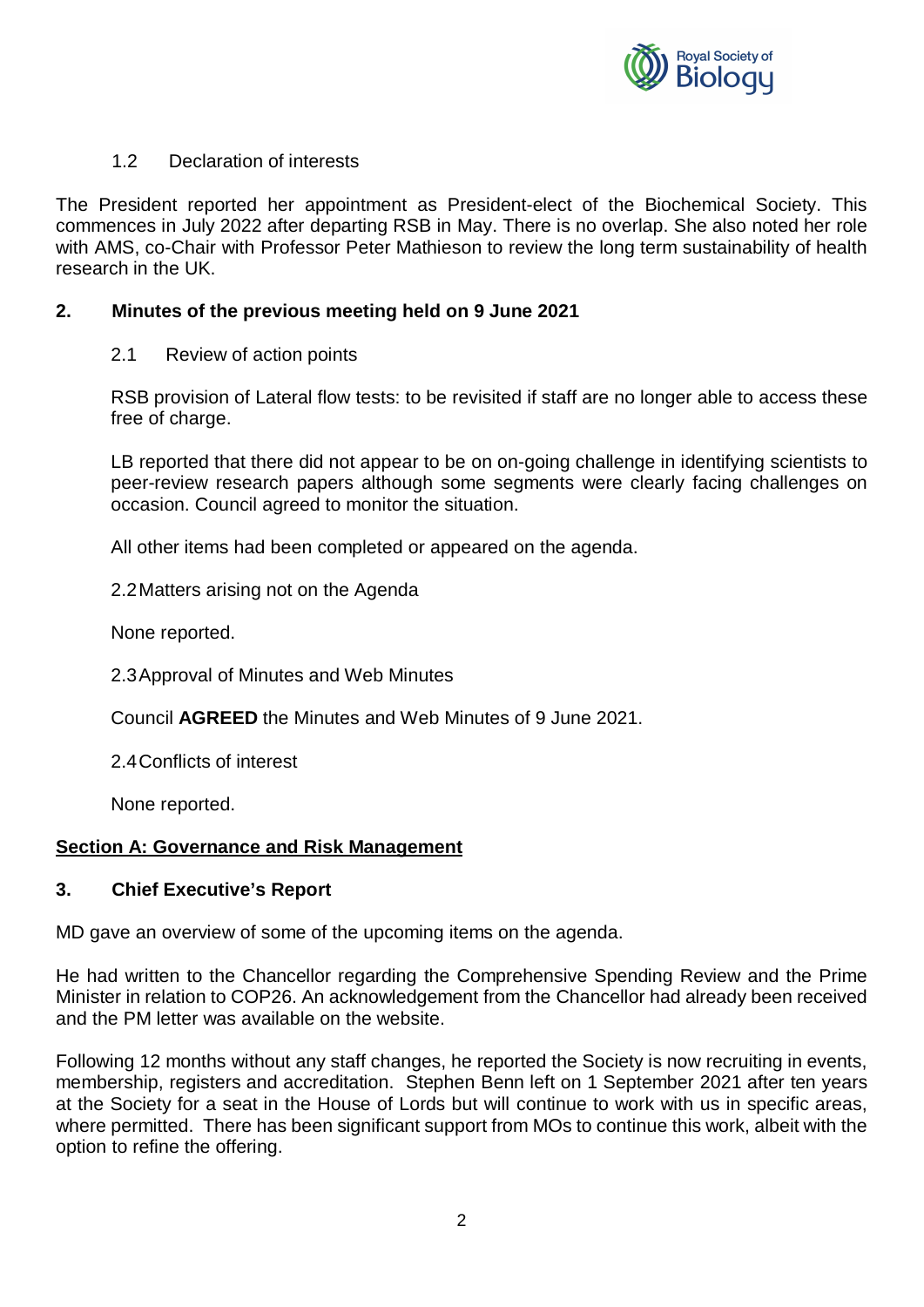

The website work is back on course following delays as a result of the pandemic and early 2020 staff changes. LB is leading on this and the project should come to fruition early in the New Year, combined with an upgrade in our CRM system later in 2022.

MD flagged the excellent outcome on the 5-19 curriculum finalisation, Biology Week events and the importance of CPD for the CBiol designation moving forward, to further raise its value and recognition, bringing it more into line with other similar designations.

# **4. Health & Safety**

ML confirmed there were no major H&S concerns or incidents to report. A new Operations & Technology Officer has been appointed from October to cover H&S policies, local IT provision and to support the meeting room/hot-desking function.

The Remuneration Committee agreed a flexible approach to returning to the office from 1 October, with staff expected to attend all staff, and some team, meetings in person, along with key external engagements if required. Vulnerable staff or carers may be exempted. A survey has been sent to staff which should highlight any concerns. CaSE are due to start using the office in October and the Biochemical Society may continue to use three desks, or more, into the autumn.

# **5. Appointment of the next Honorary Secretary**

CW left the meeting for this item. One nomination had been received from CW for the Honorary Secretary role on a term of five years, reviewed annually. The role also includes sitting on the Remuneration & HR Committee and Professional Matters Committee.

There was enthusiastic support for her nomination and Council **AGREED** the recommendation to appoint Professor Claire Wathes as Honorary Secretary at the AGM in May 2022.

#### **Section B: Strategy and Finance**

#### **6. Strategy**

Council received a more detailed paper for advice and guidance following feed in from Council, SMT, staff, MPA & ESP Committees and strategic partner CEOs. Council were asked if anything should be added or removed.

Additions suggested included Chartered Science Teacher within the registers section, enhanced liaison with industry, agriculture and the medical profession links, highlighting our biomedical work via the Plant Sciences Group and Advisory Group on Genetic Technologies.

Both MPA and ESP Committee welcomed the direction of the strategy, with ESP Committee suggesting that MO resources could be pulled together, with careers advice as an example, to help answer the common question of what biologists do.

Council discussed NetZero and felt it an important area for the Society whilst recognising our direct impact was small (mainly travel). Starting to articulate the challenges and value of action of NetZero to members and the wider community has the potential to facilitate growth.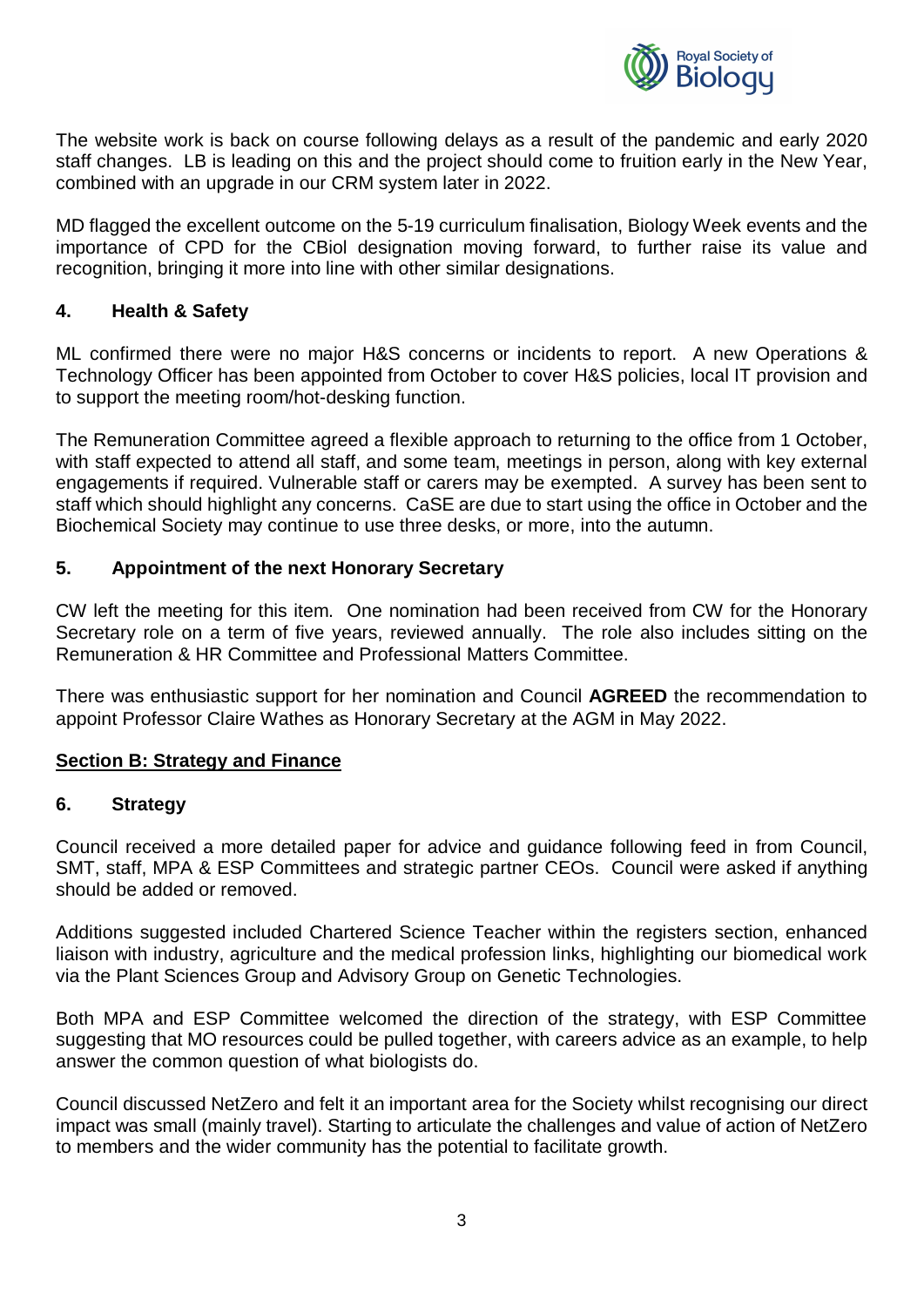

For monitoring implementation of the strategy, Council **AGREED** on a light-touch balanced scorecard approach, linking strategy to implementation, with cross team ownership.

### **Action: MD to develop a light-touch option**

#### **7. Financial Planning**

7.1 Minutes of the Finance Committee Meeting of 7 September 2021

PB introduced this item. Finance Committee (FC) were pleased to report a stable twelve months. Cash flow remained extremely strong, with around £2m of liquid assets, partly driven by the 12% capital growth in the CCLA investment and some reduced expenditure, especially for travel.

FC had agreed not to reimburse any travel expenses incurred for any cancelled training/events but clearly flagging this when booking.

MD and SMT were asked to consider establishing a staff group to discuss any issues related to the current stakeholder pension scheme. FC agreed to support staff by arranging independent advice but did not recommend the Society giving direct advice on the investment choices available to staff.

JG suggested Council should discuss recognition of the two recent legacies at the next meeting.

#### **Action: Recognition of legacies to be added to the December Council agenda**

7.2 Q3 management accounts and year-end forecast

MD spoke to his paper reporting an anticipated £50k-£60k operational surplus against a small (£23k) deficit budget. The overall year-end surplus including legacies and investment capital growth is expected to exceed £300k. Council congratulated FC on the positive Q3 accounts and year end forecast.

7.3 Budget for 2021-22 & 3 year outlook

FC had agreed the aim of a break-even operational budget, which excludes any legacies and investment growth, for FY2021-22. On the day of their meeting, the Government had announced a planned increase in employer National Insurance contributions of 1.25% and FC had therefore asked for this to be reflected in the payroll figure, reducing the original small surplus to a slight (£3k) loss. They also noted likely inflationary pressure in years 2 and 3 of the budget cycle and proposed including this too. The three budget before Council thus included these additional costs, whilst still proposing a small surplus in each year.

Council received the Finance Committee's recommendation and **APPROVED** the break-even budget for 2021-22 alongside the small surplus budgets for FY 22/23 and 23/24.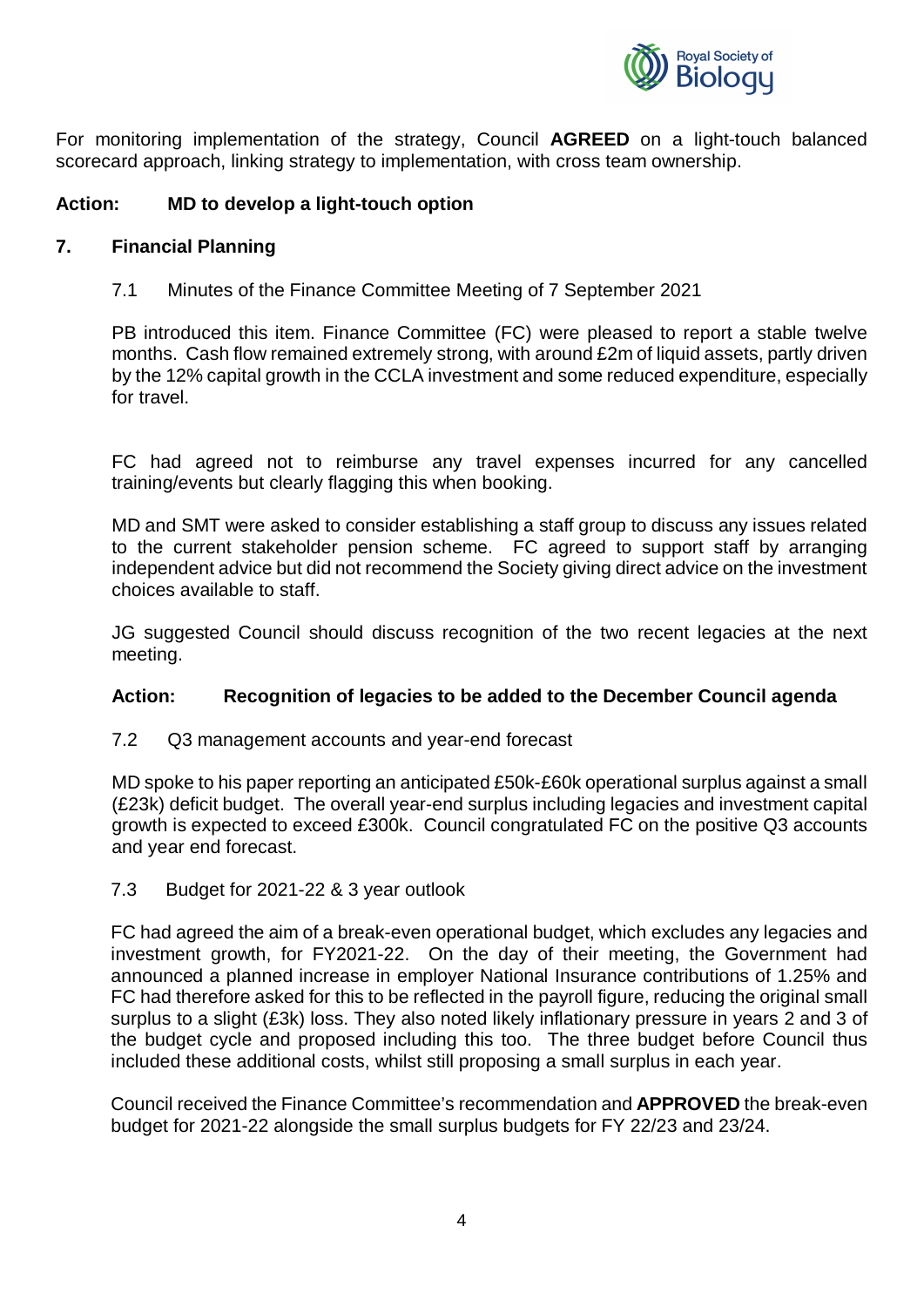

# 8. **Curriculum framework sign-off**

LMcL and HM joined the meeting and presented the 5-19 curriculum framework to Council following sign off from the Curriculum & ESP Committees. Toast Biology had been appointed to print the report. Policy makers and awarding bodies will be invited to an online launch event. The report was the culmination of many years of work and Council recorded their appreciation to staff and volunteers for this excellent document.

Council considered the framework and **AGREED** sign off for publication.

#### **Section C: Reports to Council**

#### **9. Outputs relevant to COP26 climate and environment**

Council received this paper for information following previous discussions on the importance of the area and the need to take into account both member and public expectations.

Council felt the paper strongly outlined our achievements and suggested a summarised version, potentially working bottom up. LB was asked if some of the outputs could also be linked to branch activities along, possibly, with a presentation at the next all branches meeting. JG suggested further short and focussed messaging on the activity and impact of the research community might be valuable. Council **AGREED**.

#### **Action: Further develop and roll out messaging, especially to members, further drawing together examples of research impact.**

#### **10. Biology Week**

KP joined the meeting for this item and thanked PS for her contributions to the paper. All events this year will be virtual. To date, over 100 people had registered for the policy late on food consumption. The competition and award winners will be celebrated at specific points during the week and we expect to achieve a similar number of events as the previous year. Next year will mark ten years of Biology Week and it is hoped a return to some physical events will see numbers rise up to and beyond pre-pandemic levels.

#### **11. Progress Reports**

#### 11.1 ESP meeting held on 2 September 2021

JS reported that much of their discussions have been covered elsewhere in the minutes but wanted to highlight that the committee were very positive about how much is being done by the Society. They suggested that the strategy could be re-modelled to allow a separate version for public dissemination alongside the work LM is undertaking on policy work impact. The committee felt the Society could also usefully be looking at more ways of helping the transition from A Level to university study.

#### 11.2 Policy and Public Affairs Directorate

Council welcomed the wide range of work underway and thanked the staff and volunteers involved. A new DEFRA/FERA grant over three years will allow growth of plant health science work.